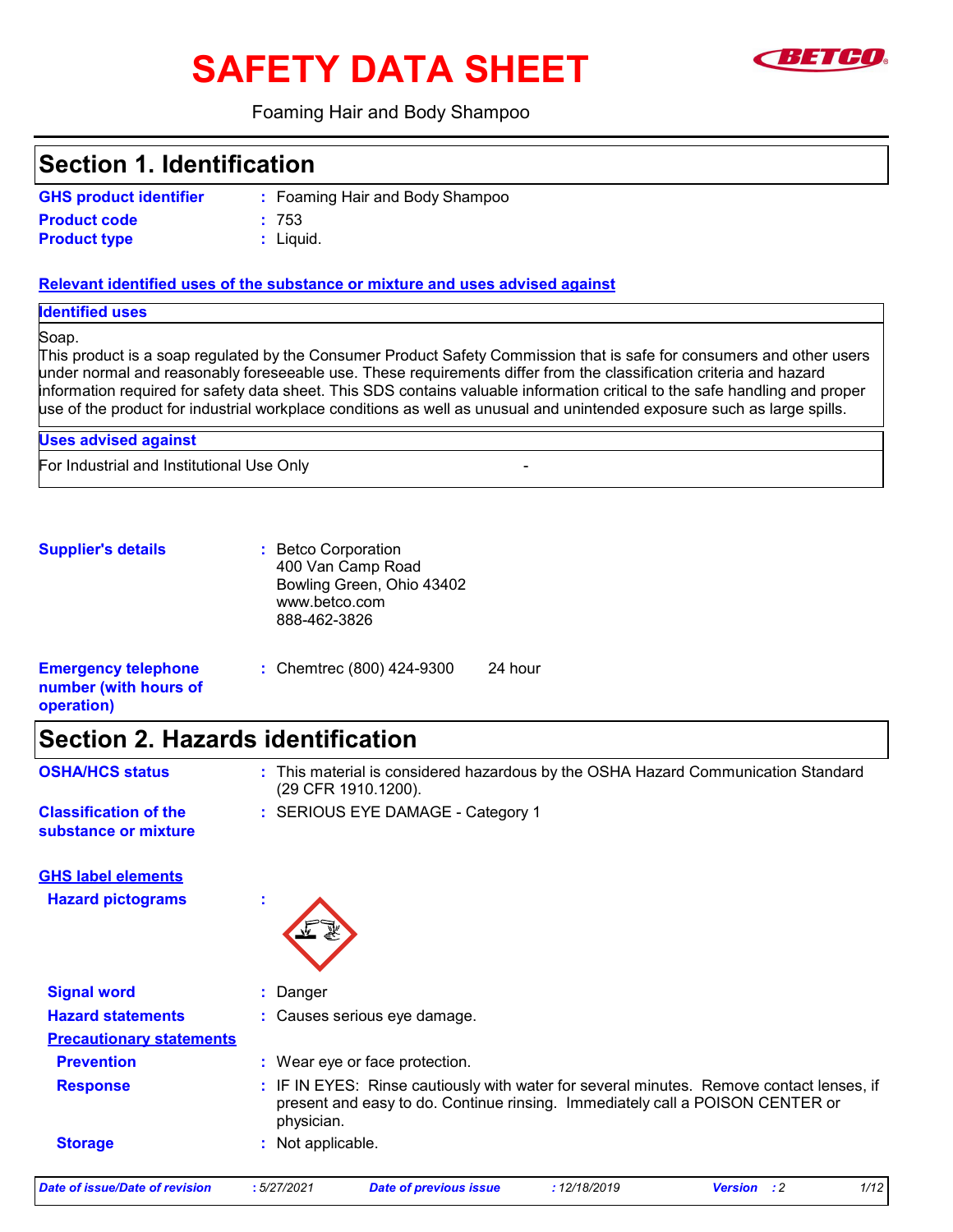## **Section 2. Hazards identification**

**Hazards not otherwise classified**

- **Disposal :** Not applicable.
	- **:** None known.

### **Section 3. Composition/information on ingredients**

**Other means of Substance/mixture :**

**identification**

Mixture

**:** Not available.

| <b>Ingredient name</b>                                                | $\frac{9}{6}$ | <b>CAS number</b> |
|-----------------------------------------------------------------------|---------------|-------------------|
| Alcohols, C10-16, ethoxylated, sulfates, sodium salts                 | l≤3           | 68585-34-2        |
| Sulfuric acid, mono-C10-16-alkyl esters, sodium salts                 | l≤3           | 68585-47-7        |
| 1-Propanaminium, 3-amino-N-(carboxymethyl)-N,N-dimethyl-, N-coco acyl | 3≥ا           | 61789-40-0        |
| derivs., hydroxides, inner salts                                      |               |                   |

Any concentration shown as a range is to protect confidentiality or is due to batch variation.

**There are no additional ingredients present which, within the current knowledge of the supplier and in the concentrations applicable, are classified as hazardous to health or the environment and hence require reporting in this section.**

**Occupational exposure limits, if available, are listed in Section 8.**

### **Section 4. First aid measures**

#### **Description of necessary first aid measures**

| <b>Eye contact</b>  | : Get medical attention immediately. Call a poison center or physician. Immediately flush<br>eyes with plenty of water, occasionally lifting the upper and lower eyelids. Check for and<br>remove any contact lenses. Continue to rinse for at least 10 minutes. Chemical burns<br>must be treated promptly by a physician.                                                                                                                                                                                                                                                                                                                                                                                                                                                                                                                                                         |
|---------------------|-------------------------------------------------------------------------------------------------------------------------------------------------------------------------------------------------------------------------------------------------------------------------------------------------------------------------------------------------------------------------------------------------------------------------------------------------------------------------------------------------------------------------------------------------------------------------------------------------------------------------------------------------------------------------------------------------------------------------------------------------------------------------------------------------------------------------------------------------------------------------------------|
| <b>Inhalation</b>   | : Get medical attention immediately. Call a poison center or physician. Remove victim to<br>fresh air and keep at rest in a position comfortable for breathing. If it is suspected that<br>fumes are still present, the rescuer should wear an appropriate mask or self-contained<br>breathing apparatus. If not breathing, if breathing is irregular or if respiratory arrest<br>occurs, provide artificial respiration or oxygen by trained personnel. It may be<br>dangerous to the person providing aid to give mouth-to-mouth resuscitation. If<br>unconscious, place in recovery position and get medical attention immediately. Maintain<br>an open airway. Loosen tight clothing such as a collar, tie, belt or waistband.                                                                                                                                                  |
| <b>Skin contact</b> | : Get medical attention immediately. Call a poison center or physician. Flush<br>contaminated skin with plenty of water. Remove contaminated clothing and shoes.<br>Wash contaminated clothing thoroughly with water before removing it, or wear gloves.<br>Continue to rinse for at least 10 minutes. Chemical burns must be treated promptly by a<br>physician. Wash clothing before reuse. Clean shoes thoroughly before reuse.                                                                                                                                                                                                                                                                                                                                                                                                                                                  |
| <b>Ingestion</b>    | : Get medical attention immediately. Call a poison center or physician. Wash out mouth<br>with water. Remove dentures if any. Remove victim to fresh air and keep at rest in a<br>position comfortable for breathing. If material has been swallowed and the exposed<br>person is conscious, give small quantities of water to drink. Stop if the exposed person<br>feels sick as vomiting may be dangerous. Do not induce vomiting unless directed to do<br>so by medical personnel. If vomiting occurs, the head should be kept low so that vomit<br>does not enter the lungs. Chemical burns must be treated promptly by a physician.<br>Never give anything by mouth to an unconscious person. If unconscious, place in<br>recovery position and get medical attention immediately. Maintain an open airway.<br>Loosen tight clothing such as a collar, tie, belt or waistband. |

**Most important symptoms/effects, acute and delayed Potential acute health effects**

*Date of issue/Date of revision* **:** *5/27/2021 Date of previous issue : 12/18/2019 Version : 2 2/12*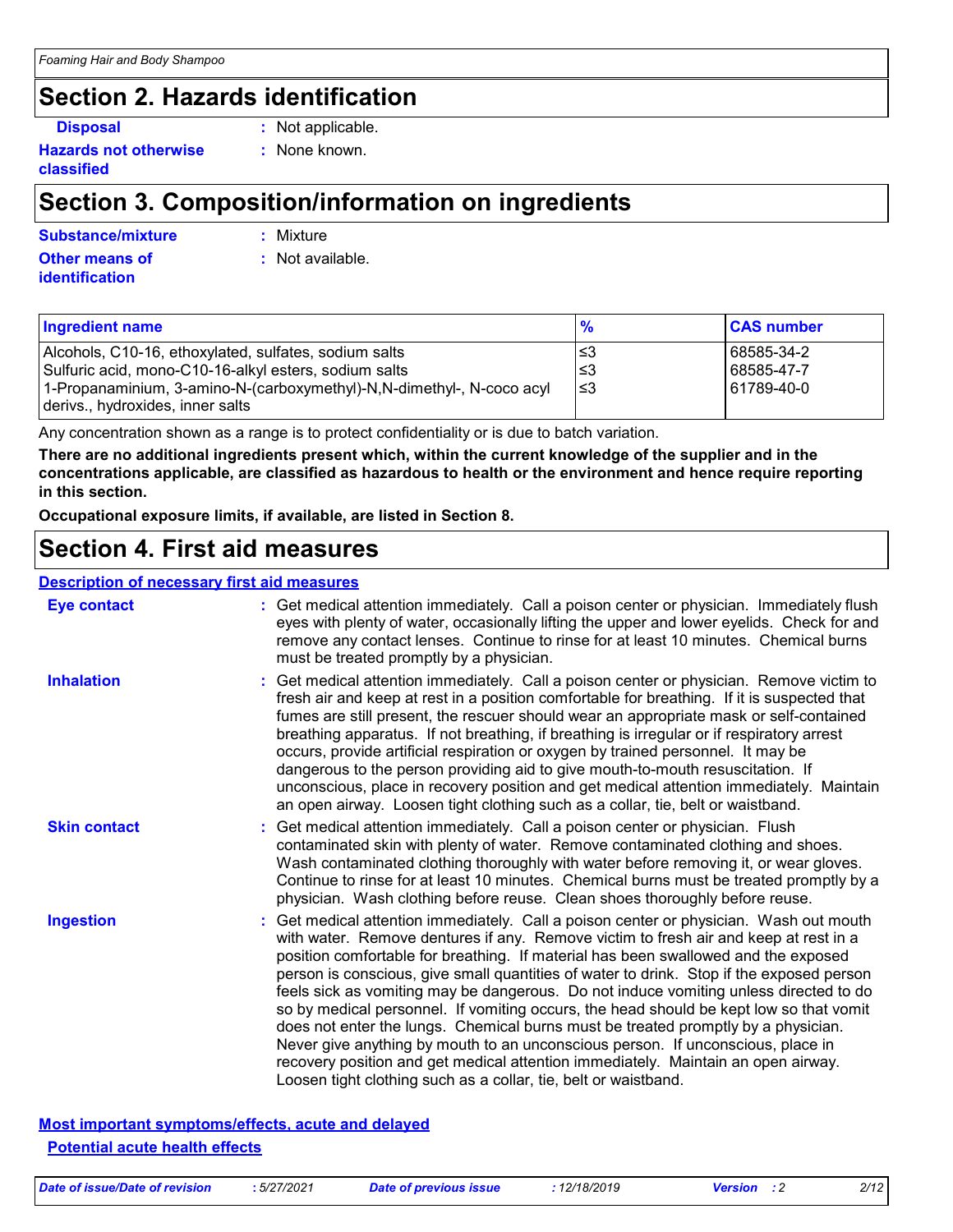## **Section 4. First aid measures**

| <b>Eye contact</b>                  | : Causes serious eye damage.                                                                                                                                                                                                                                                                                                                                                                                    |
|-------------------------------------|-----------------------------------------------------------------------------------------------------------------------------------------------------------------------------------------------------------------------------------------------------------------------------------------------------------------------------------------------------------------------------------------------------------------|
| <b>Inhalation</b>                   | : No known significant effects or critical hazards.                                                                                                                                                                                                                                                                                                                                                             |
| <b>Skin contact</b>                 | : No known significant effects or critical hazards.                                                                                                                                                                                                                                                                                                                                                             |
| <b>Ingestion</b>                    | : No known significant effects or critical hazards.                                                                                                                                                                                                                                                                                                                                                             |
| <b>Over-exposure signs/symptoms</b> |                                                                                                                                                                                                                                                                                                                                                                                                                 |
| <b>Eye contact</b>                  | : Adverse symptoms may include the following:<br>pain<br>watering<br>redness                                                                                                                                                                                                                                                                                                                                    |
| <b>Inhalation</b>                   | : No specific data.                                                                                                                                                                                                                                                                                                                                                                                             |
| <b>Skin contact</b>                 | : Adverse symptoms may include the following:<br>pain or irritation<br>redness<br>blistering may occur                                                                                                                                                                                                                                                                                                          |
| <b>Ingestion</b>                    | : Adverse symptoms may include the following:<br>stomach pains                                                                                                                                                                                                                                                                                                                                                  |
|                                     | Indication of immediate medical attention and special treatment needed, if necessary                                                                                                                                                                                                                                                                                                                            |
| <b>Notes to physician</b>           | : Treat symptomatically. Contact poison treatment specialist immediately if large<br>quantities have been ingested or inhaled.                                                                                                                                                                                                                                                                                  |
| <b>Specific treatments</b>          | : No specific treatment.                                                                                                                                                                                                                                                                                                                                                                                        |
| <b>Protection of first-aiders</b>   | : No action shall be taken involving any personal risk or without suitable training. If it is<br>suspected that fumes are still present, the rescuer should wear an appropriate mask or<br>self-contained breathing apparatus. It may be dangerous to the person providing aid to<br>give mouth-to-mouth resuscitation. Wash contaminated clothing thoroughly with water<br>before removing it, or wear gloves. |
|                                     |                                                                                                                                                                                                                                                                                                                                                                                                                 |

### **See toxicological information (Section 11)**

### **Section 5. Fire-fighting measures**

| <b>Extinguishing media</b>                               |                                                                                                                                                                                                     |
|----------------------------------------------------------|-----------------------------------------------------------------------------------------------------------------------------------------------------------------------------------------------------|
| <b>Suitable extinguishing</b><br>media                   | : Use an extinguishing agent suitable for the surrounding fire.                                                                                                                                     |
| <b>Unsuitable extinguishing</b><br>media                 | : None known.                                                                                                                                                                                       |
| <b>Specific hazards arising</b><br>from the chemical     | : In a fire or if heated, a pressure increase will occur and the container may burst.                                                                                                               |
| <b>Hazardous thermal</b><br>decomposition products       | Decomposition products may include the following materials:<br>carbon dioxide<br>carbon monoxide<br>sulfur oxides<br>metal oxide/oxides                                                             |
| <b>Special protective actions</b><br>for fire-fighters   | : Promptly isolate the scene by removing all persons from the vicinity of the incident if<br>there is a fire. No action shall be taken involving any personal risk or without suitable<br>training. |
| <b>Special protective</b><br>equipment for fire-fighters | Fire-fighters should wear appropriate protective equipment and self-contained breathing<br>apparatus (SCBA) with a full face-piece operated in positive pressure mode.                              |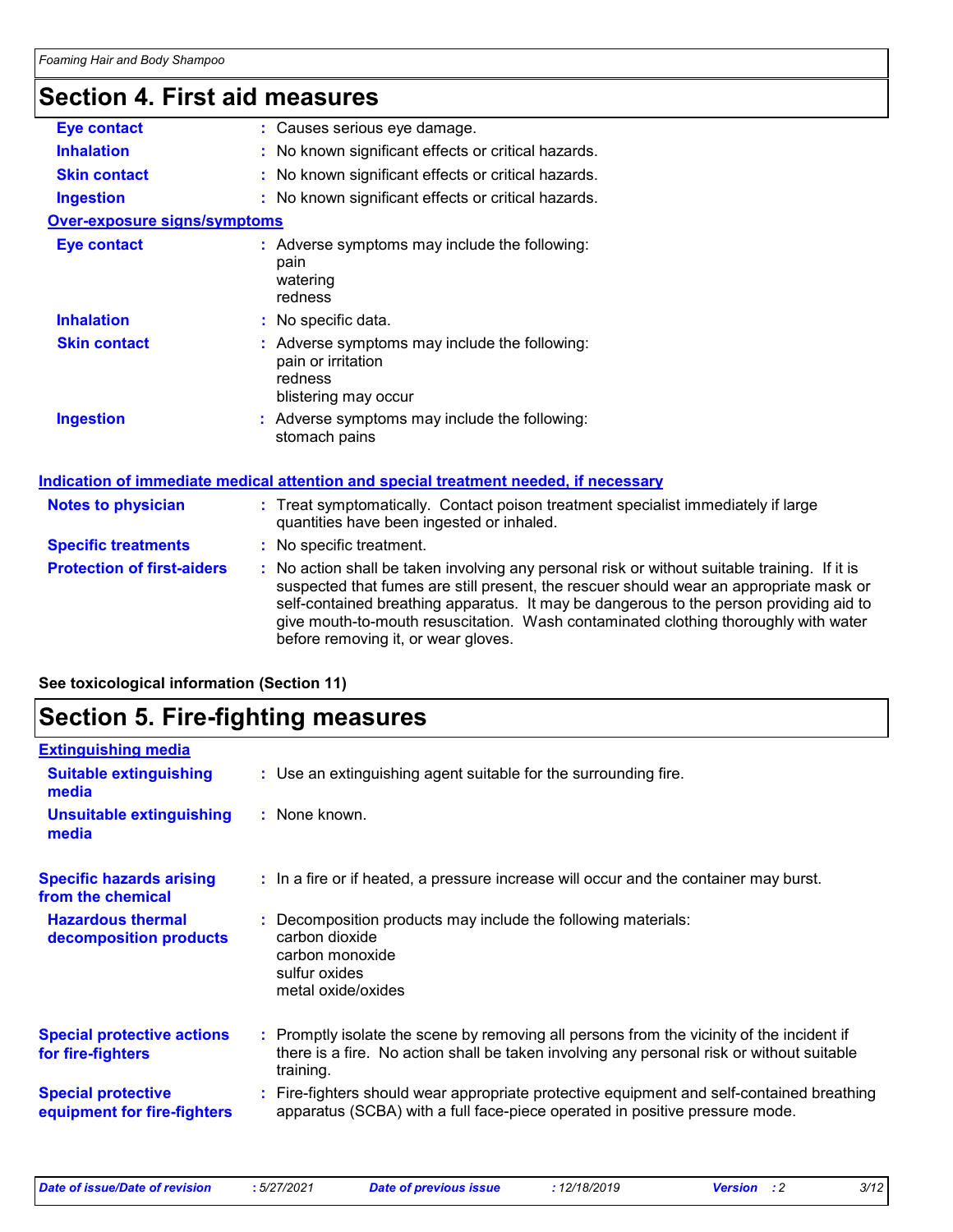### **Section 6. Accidental release measures**

|                                                              | Personal precautions, protective equipment and emergency procedures                                                                                                                                                                                                                                                                                                                                             |
|--------------------------------------------------------------|-----------------------------------------------------------------------------------------------------------------------------------------------------------------------------------------------------------------------------------------------------------------------------------------------------------------------------------------------------------------------------------------------------------------|
| For non-emergency<br>personnel                               | : No action shall be taken involving any personal risk or without suitable training.<br>Evacuate surrounding areas. Keep unnecessary and unprotected personnel from<br>entering. Do not touch or walk through spilled material. Do not breathe vapor or mist.<br>Provide adequate ventilation. Wear appropriate respirator when ventilation is<br>inadequate. Put on appropriate personal protective equipment. |
| For emergency responders                                     | : If specialized clothing is required to deal with the spillage, take note of any information in<br>Section 8 on suitable and unsuitable materials. See also the information in "For non-<br>emergency personnel".                                                                                                                                                                                              |
| <b>Environmental precautions</b>                             | : Avoid dispersal of spilled material and runoff and contact with soil, waterways, drains<br>and sewers. Inform the relevant authorities if the product has caused environmental<br>pollution (sewers, waterways, soil or air).                                                                                                                                                                                 |
| <b>Methods and materials for containment and cleaning up</b> |                                                                                                                                                                                                                                                                                                                                                                                                                 |
| <b>Small spill</b>                                           | : Stop leak if without risk. Move containers from spill area. Dilute with water and mop up<br>if water-soluble. Alternatively, or if water-insoluble, absorb with an inert dry material and<br>place in an appropriate waste disposal container. Dispose of via a licensed waste<br>disposal contractor.                                                                                                        |
| Large spill                                                  | : Stop leak if without risk. Move containers from spill area. Approach release from<br>upwind. Prevent entry into sewers, water courses, basements or confined areas. Wash<br>enillages into an effluent treatment plant ar proceed as follows. Centein and collect                                                                                                                                             |

spillages into an effluent treatment plant or proceed as follows. Contain and collect spillage with non-combustible, absorbent material e.g. sand, earth, vermiculite or diatomaceous earth and place in container for disposal according to local regulations (see Section 13). Dispose of via a licensed waste disposal contractor. Contaminated absorbent material may pose the same hazard as the spilled product. Note: see Section 1 for emergency contact information and Section 13 for waste disposal.

### **Section 7. Handling and storage**

| <b>Precautions for safe handling</b>                                             |                                                                                                                                                                                                                                                                                                                                                                                                                                                                                                                                                                                                     |
|----------------------------------------------------------------------------------|-----------------------------------------------------------------------------------------------------------------------------------------------------------------------------------------------------------------------------------------------------------------------------------------------------------------------------------------------------------------------------------------------------------------------------------------------------------------------------------------------------------------------------------------------------------------------------------------------------|
| <b>Protective measures</b>                                                       | : Put on appropriate personal protective equipment (see Section 8). Do not get in eyes or<br>on skin or clothing. Do not breathe vapor or mist. Do not ingest. If during normal use<br>the material presents a respiratory hazard, use only with adequate ventilation or wear<br>appropriate respirator. Keep in the original container or an approved alternative made<br>from a compatible material, kept tightly closed when not in use. Empty containers retain<br>product residue and can be hazardous. Do not reuse container.                                                                |
| <b>Advice on general</b><br>occupational hygiene                                 | Eating, drinking and smoking should be prohibited in areas where this material is<br>handled, stored and processed. Workers should wash hands and face before eating,<br>drinking and smoking. Remove contaminated clothing and protective equipment before<br>entering eating areas. See also Section 8 for additional information on hygiene<br>measures.                                                                                                                                                                                                                                         |
| <b>Conditions for safe storage,</b><br>including any<br><i>incompatibilities</i> | : Store in accordance with local regulations. Store in original container protected from<br>direct sunlight in a dry, cool and well-ventilated area, away from incompatible materials<br>(see Section 10) and food and drink. Store locked up. Keep container tightly closed<br>and sealed until ready for use. Containers that have been opened must be carefully<br>resealed and kept upright to prevent leakage. Do not store in unlabeled containers.<br>Use appropriate containment to avoid environmental contamination. See Section 10 for<br>incompatible materials before handling or use. |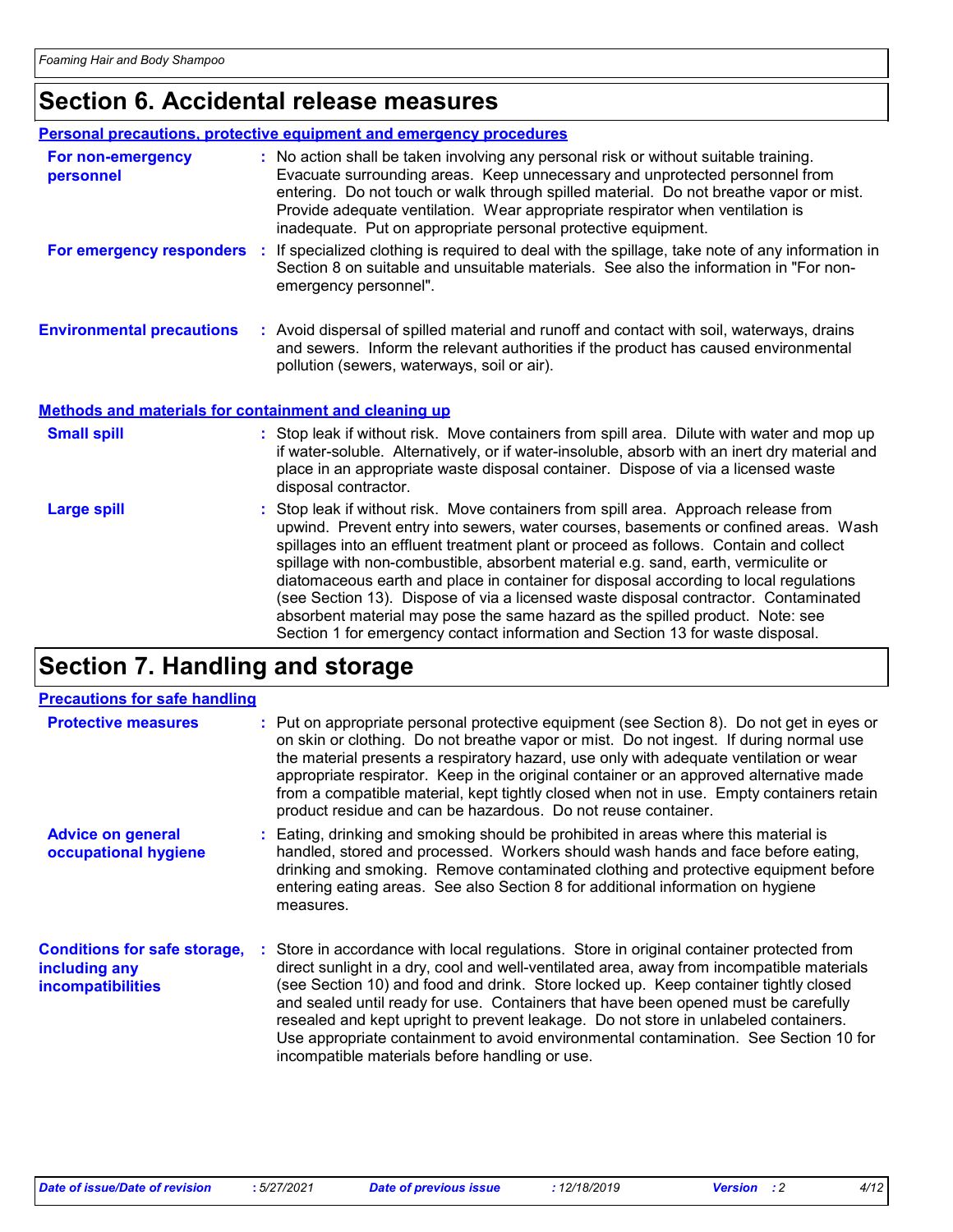## **Section 8. Exposure controls/personal protection**

#### **Control parameters**

#### **Occupational exposure limits**

| <b>Ingredient name</b>                                                                                                                                                                                                      |  |                                                                                                                                | <b>Exposure limits</b>                                                                                                                                                                                                                                                                                                                                                                                                                                                                                                                              |
|-----------------------------------------------------------------------------------------------------------------------------------------------------------------------------------------------------------------------------|--|--------------------------------------------------------------------------------------------------------------------------------|-----------------------------------------------------------------------------------------------------------------------------------------------------------------------------------------------------------------------------------------------------------------------------------------------------------------------------------------------------------------------------------------------------------------------------------------------------------------------------------------------------------------------------------------------------|
| Alcohols, C10-16, ethoxylated, sulfates, sodium salts<br>Sulfuric acid, mono-C10-16-alkyl esters, sodium salts<br>1-Propanaminium, 3-amino-N-(carboxymethyl)-N,N-dimethyl-, N-coco<br>acyl derivs., hydroxides, inner salts |  |                                                                                                                                | None.<br>None.<br>None.                                                                                                                                                                                                                                                                                                                                                                                                                                                                                                                             |
| <b>Appropriate engineering</b><br>controls                                                                                                                                                                                  |  | airborne contaminants below any recommended or statutory limits.                                                               | If user operations generate dust, fumes, gas, vapor or mist, use process enclosures,<br>local exhaust ventilation or other engineering controls to keep worker exposure to                                                                                                                                                                                                                                                                                                                                                                          |
| <b>Environmental exposure</b><br>controls                                                                                                                                                                                   |  | will be necessary to reduce emissions to acceptable levels.                                                                    | Emissions from ventilation or work process equipment should be checked to ensure<br>they comply with the requirements of environmental protection legislation. In some<br>cases, fume scrubbers, filters or engineering modifications to the process equipment                                                                                                                                                                                                                                                                                      |
| <b>Individual protection measures</b>                                                                                                                                                                                       |  |                                                                                                                                |                                                                                                                                                                                                                                                                                                                                                                                                                                                                                                                                                     |
| <b>Hygiene measures</b>                                                                                                                                                                                                     |  | eating, smoking and using the lavatory and at the end of the working period.<br>showers are close to the workstation location. | Wash hands, forearms and face thoroughly after handling chemical products, before<br>Appropriate techniques should be used to remove potentially contaminated clothing.<br>Wash contaminated clothing before reusing. Ensure that eyewash stations and safety                                                                                                                                                                                                                                                                                       |
| <b>Eye/face protection</b>                                                                                                                                                                                                  |  |                                                                                                                                | Safety eyewear complying with an approved standard should be used when a risk<br>assessment indicates this is necessary to avoid exposure to liquid splashes, mists,<br>gases or dusts. If contact is possible, the following protection should be worn, unless<br>the assessment indicates a higher degree of protection: chemical splash goggles and/<br>or face shield. If inhalation hazards exist, a full-face respirator may be required instead.                                                                                             |
| <b>Skin protection</b>                                                                                                                                                                                                      |  |                                                                                                                                |                                                                                                                                                                                                                                                                                                                                                                                                                                                                                                                                                     |
| <b>Hand protection</b>                                                                                                                                                                                                      |  | protection time of the gloves cannot be accurately estimated.                                                                  | Chemical-resistant, impervious gloves complying with an approved standard should be<br>worn at all times when handling chemical products if a risk assessment indicates this is<br>necessary. Considering the parameters specified by the glove manufacturer, check<br>during use that the gloves are still retaining their protective properties. It should be<br>noted that the time to breakthrough for any glove material may be different for different<br>glove manufacturers. In the case of mixtures, consisting of several substances, the |
| <b>Body protection</b>                                                                                                                                                                                                      |  | performed and the risks involved and should be approved by a specialist before<br>handling this product.                       | Personal protective equipment for the body should be selected based on the task being                                                                                                                                                                                                                                                                                                                                                                                                                                                               |
| <b>Other skin protection</b>                                                                                                                                                                                                |  | specialist before handling this product.                                                                                       | : Appropriate footwear and any additional skin protection measures should be selected<br>based on the task being performed and the risks involved and should be approved by a                                                                                                                                                                                                                                                                                                                                                                       |
| <b>Respiratory protection</b>                                                                                                                                                                                               |  | appropriate standard or certification. Respirators must be used according to a<br>aspects of use.                              | Based on the hazard and potential for exposure, select a respirator that meets the<br>respiratory protection program to ensure proper fitting, training, and other important                                                                                                                                                                                                                                                                                                                                                                        |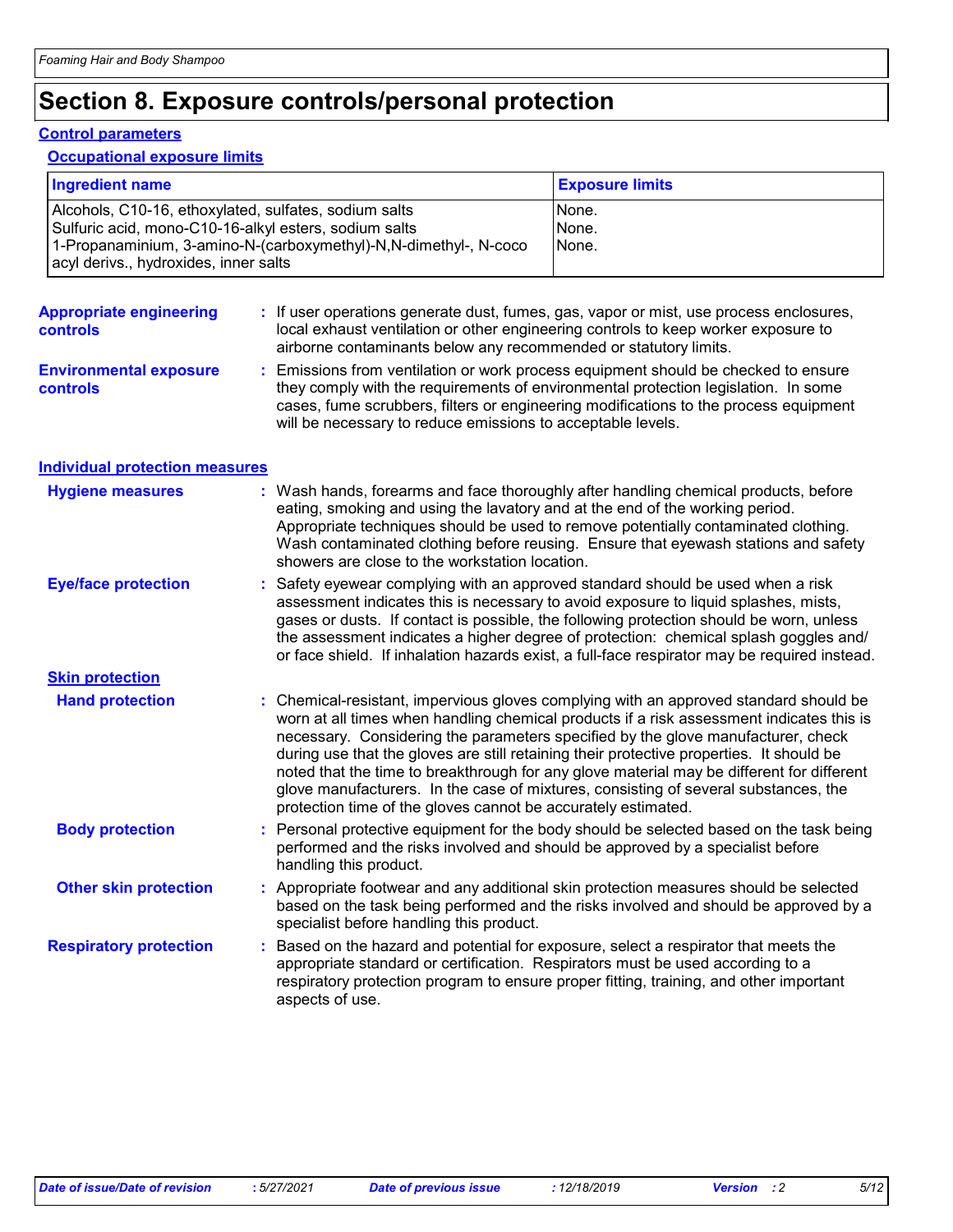## **Section 9. Physical and chemical properties**

#### **Appearance**

| <b>Physical state</b>                             | : Liquid.                                                                                                  |
|---------------------------------------------------|------------------------------------------------------------------------------------------------------------|
| Color                                             | Gold, Clear.                                                                                               |
| Odor                                              | Pleasant.                                                                                                  |
| <b>Odor threshold</b>                             | : Not available.                                                                                           |
| pH                                                | $: 5.5 \text{ to } 7.5$                                                                                    |
| <b>Melting point</b>                              | : Not available.                                                                                           |
| <b>Boiling point</b>                              | Not available.                                                                                             |
| <b>Flash point</b>                                | Closed cup: Not applicable.                                                                                |
| <b>Evaporation rate</b>                           | : Not available.                                                                                           |
| <b>Flammability (solid, gas)</b>                  | : Not available.                                                                                           |
| Lower and upper explosive<br>(flammable) limits   | : Not available.                                                                                           |
| <b>Vapor pressure</b>                             | : Not available.                                                                                           |
| <b>Vapor density</b>                              | Not available.                                                                                             |
| <b>Relative density</b>                           | : 1.0037                                                                                                   |
| <b>Solubility</b>                                 | : Easily soluble in the following materials: cold water.<br>Soluble in the following materials: hot water. |
| <b>Solubility in water</b>                        | : Not available.                                                                                           |
| <b>Partition coefficient: n-</b><br>octanol/water | : Not available.                                                                                           |
| <b>Auto-ignition temperature</b>                  | : Not available.                                                                                           |
| <b>Decomposition temperature</b>                  | : Not available.                                                                                           |
| <b>Viscosity</b>                                  | : Not available.                                                                                           |
| Flow time (ISO 2431)                              | $:$ Not available.                                                                                         |
|                                                   |                                                                                                            |

### **Section 10. Stability and reactivity**

| <b>Reactivity</b>                            |    | : No specific test data related to reactivity available for this product or its ingredients.              |
|----------------------------------------------|----|-----------------------------------------------------------------------------------------------------------|
| <b>Chemical stability</b>                    |    | : The product is stable.                                                                                  |
| <b>Possibility of hazardous</b><br>reactions |    | : Under normal conditions of storage and use, hazardous reactions will not occur.                         |
| <b>Conditions to avoid</b>                   | ÷. | No specific data.                                                                                         |
| <b>Incompatible materials</b>                |    | $:$ Not available.                                                                                        |
| <b>Hazardous decomposition</b><br>products   |    | : Under normal conditions of storage and use, hazardous decomposition products should<br>not be produced. |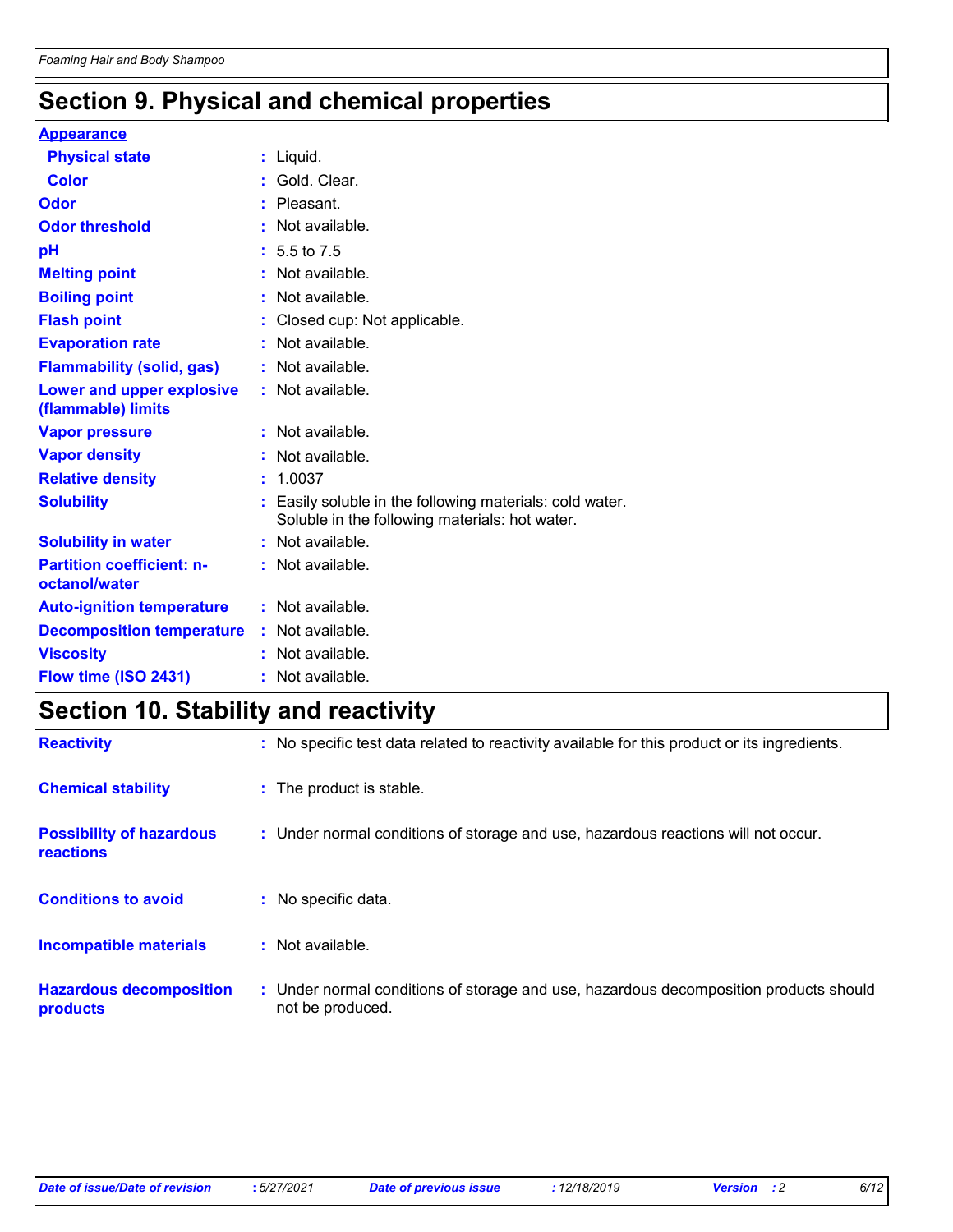## **Section 11. Toxicological information**

#### **Information on toxicological effects**

#### **Acute toxicity**

Not available.

#### **Irritation/Corrosion**

| <b>Product/ingredient name</b>                                                                                      | <b>Result</b>          | <b>Species</b> | <b>Score</b> | <b>Exposure</b>                      | <b>Observation</b> |
|---------------------------------------------------------------------------------------------------------------------|------------------------|----------------|--------------|--------------------------------------|--------------------|
| 1-Propanaminium, 3-amino-<br>$N-(carboxymethyl)-N,N-$<br>dimethyl-, N-coco acyl derivs.,<br>hydroxides, inner salts | Eyes - Severe irritant | Rabbit         |              | <b>24 hours 100</b><br>l microliters |                    |

### **Sensitization**

Not available.

#### **Mutagenicity**

Not available.

#### **Carcinogenicity**

Not available.

### **Reproductive toxicity**

Not available.

#### **Teratogenicity**

Not available.

#### **Specific target organ toxicity (single exposure)**

Not available.

### **Specific target organ toxicity (repeated exposure)**

Not available.

### **Aspiration hazard**

Not available.

| Information on the likely<br>routes of exposure | : Routes of entry anticipated: Oral.<br>Routes of entry not anticipated: Dermal, Inhalation. |
|-------------------------------------------------|----------------------------------------------------------------------------------------------|
| <b>Potential acute health effects</b>           |                                                                                              |
| <b>Eye contact</b>                              | : Causes serious eye damage.                                                                 |
| <b>Inhalation</b>                               | : No known significant effects or critical hazards.                                          |
| <b>Skin contact</b>                             | : No known significant effects or critical hazards.                                          |
| <b>Ingestion</b>                                | : No known significant effects or critical hazards.                                          |

### **Symptoms related to the physical, chemical and toxicological characteristics**

| <b>Eye contact</b>  | : Adverse symptoms may include the following:<br>pain<br>watering<br>redness                           |
|---------------------|--------------------------------------------------------------------------------------------------------|
| <b>Inhalation</b>   | : No specific data.                                                                                    |
| <b>Skin contact</b> | : Adverse symptoms may include the following:<br>pain or irritation<br>redness<br>blistering may occur |

| Date of issue/Date of revision |  |
|--------------------------------|--|
|                                |  |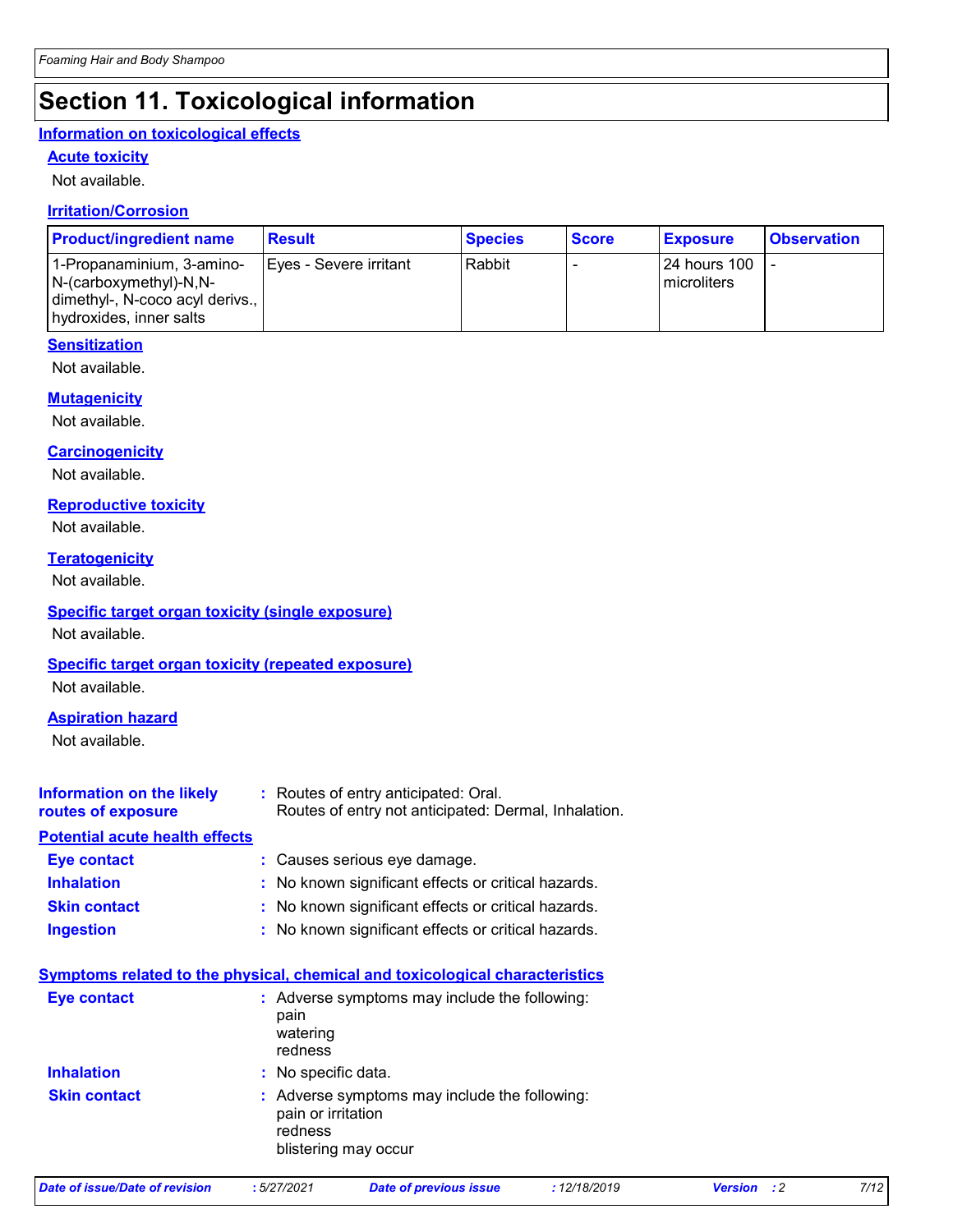### **Section 11. Toxicological information**

**Ingestion Adverse symptoms may include the following:**  $\blacksquare$ stomach pains

|                                                   | Delayed and immediate effects and also chronic effects from short and long term exposure |
|---------------------------------------------------|------------------------------------------------------------------------------------------|
| <b>Short term exposure</b>                        |                                                                                          |
| <b>Potential immediate</b><br><b>effects</b>      | $:$ Not available.                                                                       |
| <b>Potential delayed effects</b>                  | : Not available.                                                                         |
| <b>Long term exposure</b>                         |                                                                                          |
| <b>Potential immediate</b><br><b>effects</b>      | $:$ Not available.                                                                       |
| <b>Potential delayed effects : Not available.</b> |                                                                                          |
| <b>Potential chronic health effects</b>           |                                                                                          |
| Not available.                                    |                                                                                          |
| <b>General</b>                                    | : No known significant effects or critical hazards.                                      |
| <b>Carcinogenicity</b>                            | : No known significant effects or critical hazards.                                      |
| <b>Mutagenicity</b>                               | : No known significant effects or critical hazards.                                      |
| <b>Teratogenicity</b>                             | : No known significant effects or critical hazards.                                      |
| <b>Developmental effects</b>                      | : No known significant effects or critical hazards.                                      |
| <b>Fertility effects</b>                          | : No known significant effects or critical hazards.                                      |
|                                                   |                                                                                          |

#### **Numerical measures of toxicity**

#### **Acute toxicity estimates**

| Route       | <b>ATE value</b> |
|-------------|------------------|
| <b>Oral</b> | 21551.72 mg/kg   |

### **Section 12. Ecological information**

### **Toxicity**

| <b>Product/ingredient name</b>                               | <b>Result</b>                                                   | <b>Species</b>                                  | <b>Exposure</b> |
|--------------------------------------------------------------|-----------------------------------------------------------------|-------------------------------------------------|-----------------|
| sulfates, sodium salts                                       | Alcohols, C10-16, ethoxylated, Acute EC50 3.43 mg/l Fresh water | Crustaceans - Ceriodaphnia<br>Idubia - Neonate  | l 48 hours      |
| Sulfuric acid, mono-<br>C10-16-alkyl esters, sodium<br>salts | Acute EC50 1.37 mg/l Fresh water                                | Crustaceans - Ceriodaphnia<br>I dubia - Neonate | l 48 hours      |

#### **Persistence and degradability**

Not available.

#### **Bioaccumulative potential**

Not available.

#### **Mobility in soil**

**Soil/water partition coefficient (KOC)**

**:** Not available.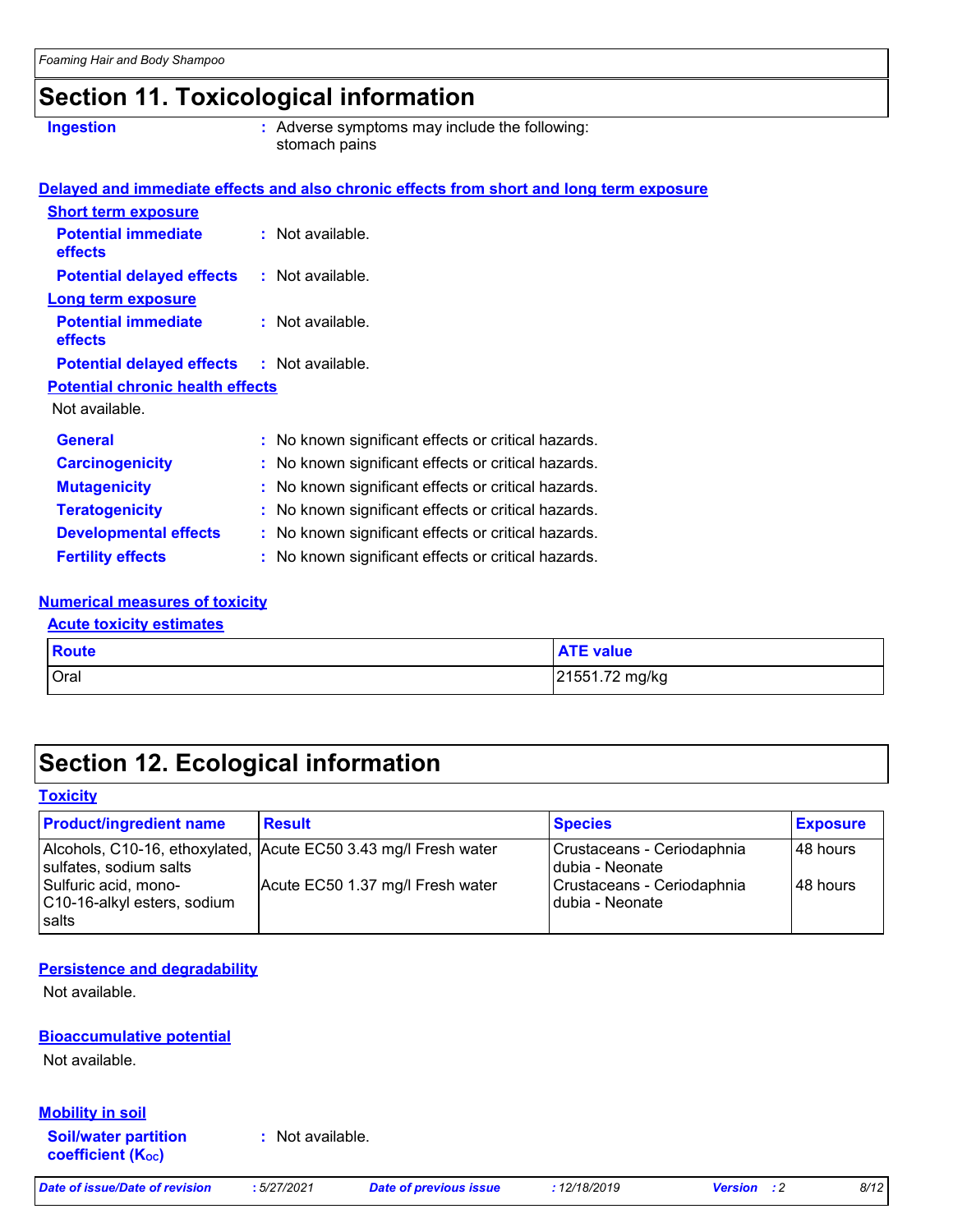### **Section 12. Ecological information**

**Other adverse effects** : No known significant effects or critical hazards.

### **Section 13. Disposal considerations**

The generation of waste should be avoided or minimized wherever possible. Disposal of this product, solutions and any by-products should at all times comply with the requirements of environmental protection and waste disposal legislation and any regional local authority requirements. Dispose of surplus and non-recyclable products via a licensed waste disposal contractor. Waste should not be disposed of untreated to the sewer unless fully compliant with the requirements of all authorities with jurisdiction. Waste packaging should be recycled. Incineration or landfill should only be considered when recycling is not feasible. This material and its container must be disposed of in a safe way. Care should be taken when handling emptied containers that have not been cleaned or rinsed out. Empty containers or liners may retain some product residues. Avoid dispersal of spilled material and runoff and contact with soil, waterways, drains and sewers. **Disposal methods :**

### **Section 14. Transport information**

|                                        | <b>DOT</b><br><b>Classification</b> | <b>TDG</b><br><b>Classification</b> | <b>Mexico</b><br><b>Classification</b> | <b>ADR/RID</b> | <b>IMDG</b>    | <b>IATA</b>    |
|----------------------------------------|-------------------------------------|-------------------------------------|----------------------------------------|----------------|----------------|----------------|
| <b>UN number</b>                       | Not regulated.                      | Not regulated.                      | Not regulated.                         | Not regulated. | Not regulated. | Not regulated. |
| <b>UN proper</b><br>shipping name      |                                     |                                     |                                        |                |                |                |
| <b>Transport</b><br>hazard class(es)   |                                     |                                     |                                        |                |                |                |
| <b>Packing group</b>                   |                                     |                                     |                                        |                |                |                |
| <b>Environmental</b><br><b>hazards</b> | No.                                 | No.                                 | No.                                    | No.            | No.            | No.            |

**Special precautions for user Transport within user's premises:** always transport in closed containers that are **:** upright and secure. Ensure that persons transporting the product know what to do in the event of an accident or spillage.

**Transport in bulk according :** Not available. **to Annex II of MARPOL and the IBC Code**

### **Section 15. Regulatory information**

| <b>U.S. Federal regulations</b>                                                   | $\pm$ TSCA 5(a)2 proposed significant new use rules: 5-chloro-2-methyl-2H-isothiazol-<br>3-one<br>TSCA 8(a) CDR Exempt/Partial exemption: Not determined<br>Clean Water Act (CWA) 311: sodium hydroxide; Formaldehyde, solution |
|-----------------------------------------------------------------------------------|---------------------------------------------------------------------------------------------------------------------------------------------------------------------------------------------------------------------------------|
| <b>Clean Air Act Section 112</b><br>(b) Hazardous Air<br><b>Pollutants (HAPs)</b> | : Listed                                                                                                                                                                                                                        |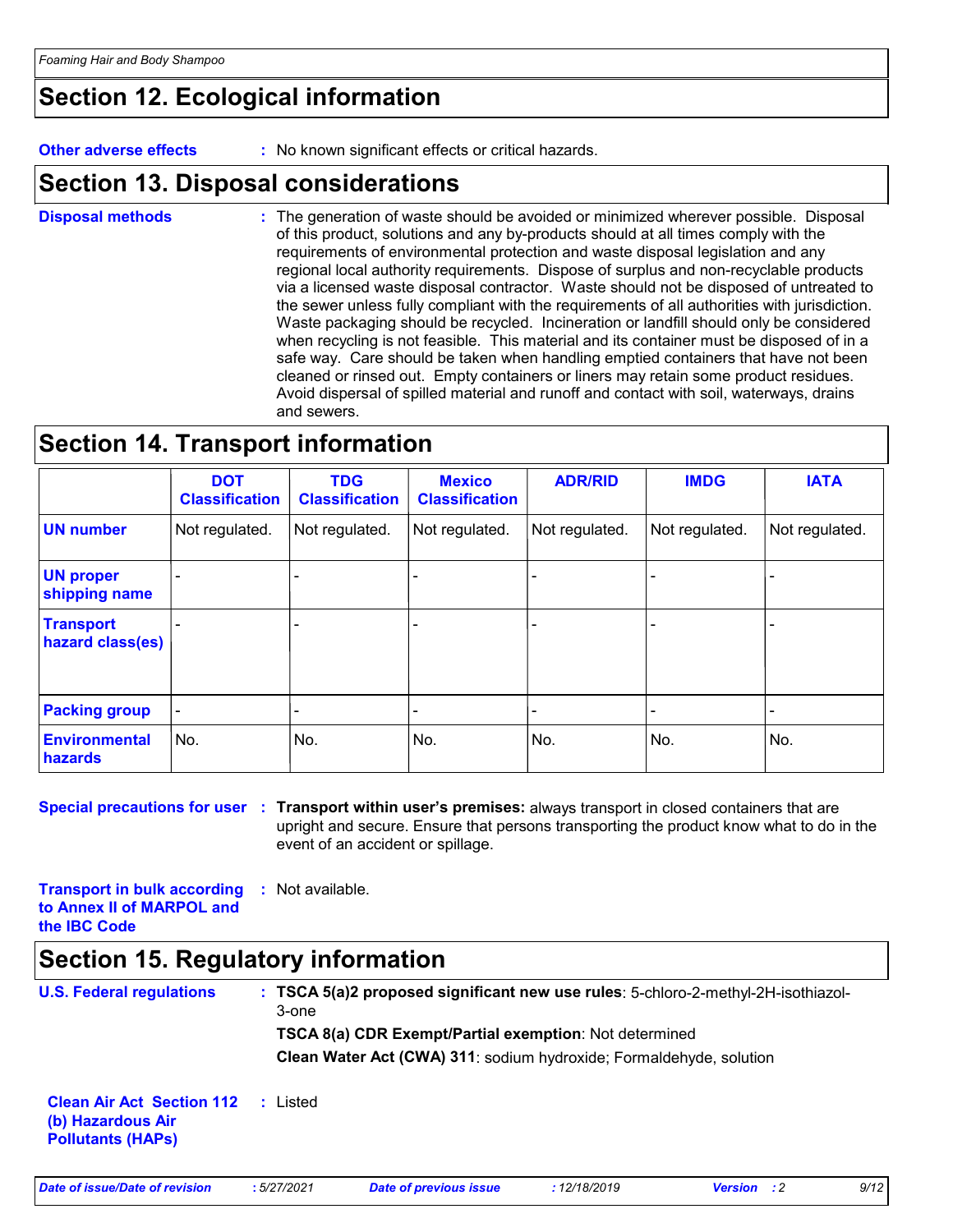### **Section 15. Regulatory information**

| <b>Clean Air Act Section 602</b><br><b>Class I Substances</b>  | : Not listed |
|----------------------------------------------------------------|--------------|
| <b>Clean Air Act Section 602</b><br><b>Class II Substances</b> | : Not listed |
| <b>DEA List I Chemicals</b><br>(Precursor Chemicals)           | : Not listed |
| <b>DEA List II Chemicals</b><br><b>(Essential Chemicals)</b>   | : Not listed |

#### **SARA 302/304**

#### **Composition/information on ingredients**

|              |               |                  | <b>SARA 302 TPQ</b> |           | <b>SARA 304 RQ</b> |           |
|--------------|---------------|------------------|---------------------|-----------|--------------------|-----------|
| <b>Name</b>  | $\frac{9}{6}$ | <b>EHS</b> (lbs) |                     | (gallons) | (lbs)              | (gallons) |
| formaldehyde | < 0.1         | Yes.             | 500                 | 73.9      | 100                | 14.8      |

**SARA 304 RQ :** 5102040816.3 lbs / 2316326530.6 kg [609653016.5 gal / 2307787716.1 L]

#### **SARA 311/312**

**Classification :** SERIOUS EYE DAMAGE - Category 1

#### **Composition/information on ingredients**

| <b>Name</b>                                                                                                        | $\frac{9}{6}$ | <b>Classification</b>                                                                                        |
|--------------------------------------------------------------------------------------------------------------------|---------------|--------------------------------------------------------------------------------------------------------------|
| Alcohols, C10-16, ethoxylated,<br>sulfates, sodium salts                                                           | 3≥ ا          | <b>SKIN IRRITATION - Category 2</b><br><b>EYE IRRITATION - Category 2A</b>                                   |
| Sulfuric acid, mono-C10-16-alkyl   ≤3<br>esters, sodium salts                                                      |               | ACUTE TOXICITY (oral) - Category 4<br><b>SKIN IRRITATION - Category 2</b><br>SERIOUS EYE DAMAGE - Category 1 |
| 1-Propanaminium, 3-amino-N-<br>(carboxymethyl)-N,N-dimethyl-,<br>N-coco acyl derivs., hydroxides,<br>l inner salts | '≤3           | SERIOUS EYE DAMAGE - Category 1                                                                              |

| <b>State regulations</b>   |                                                                   |
|----------------------------|-------------------------------------------------------------------|
| <b>Massachusetts</b>       | : None of the components are listed.                              |
| <b>New York</b>            | : None of the components are listed.                              |
| <b>New Jersey</b>          | : The following components are listed: ETHYL ALCOHOL; ALCOHOL     |
| <b>Pennsylvania</b>        | : The following components are listed: DENATURED ALCOHOL; ETHANOL |
| <b>California Prop. 65</b> |                                                                   |

This product does not require a Safe Harbor warning under California Prop. 65.

#### **International regulations**

**Chemical Weapon Convention List Schedules I, II & III Chemicals** Not listed.

#### **Montreal Protocol**

Not listed.

#### **Stockholm Convention on Persistent Organic Pollutants**

Not listed.

#### **Rotterdam Convention on Prior Informed Consent (PIC)**

Not listed.

#### **UNECE Aarhus Protocol on POPs and Heavy Metals**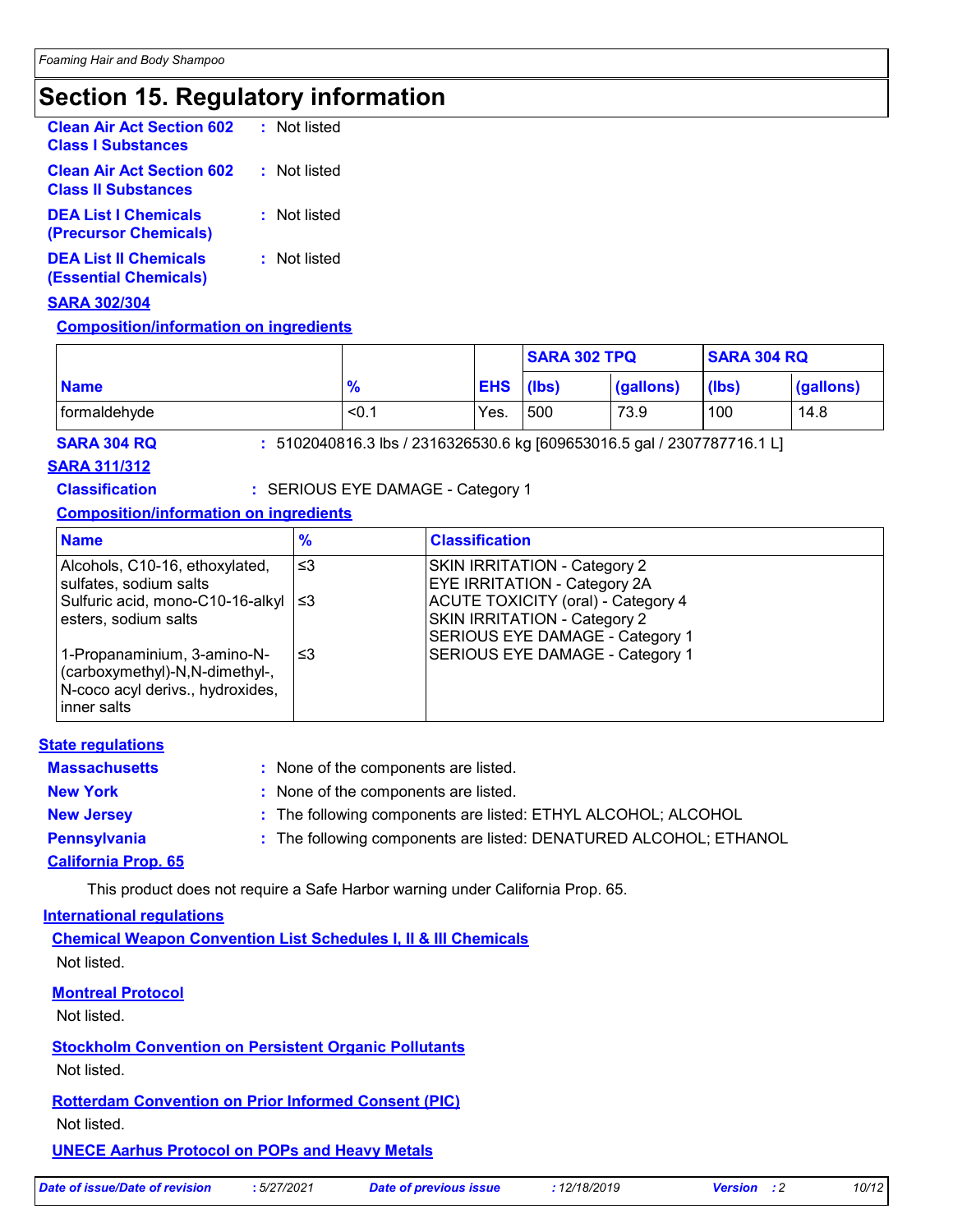### **Section 15. Regulatory information**

#### Not listed.

| <b>Inventory list</b>    |                                                                                                            |
|--------------------------|------------------------------------------------------------------------------------------------------------|
| <b>Australia</b>         | : Not determined.                                                                                          |
| <b>Canada</b>            | : Not determined.                                                                                          |
| <b>China</b>             | : Not determined.                                                                                          |
| <b>Europe</b>            | : Not determined.                                                                                          |
| <b>Japan</b>             | : Japan inventory (ENCS): At least one component is not listed.<br>Japan inventory (ISHL): Not determined. |
| <b>Malaysia</b>          | : Not determined                                                                                           |
| <b>New Zealand</b>       | : Not determined.                                                                                          |
| <b>Philippines</b>       | : Not determined.                                                                                          |
| <b>Republic of Korea</b> | : At least one component is not listed.                                                                    |
| <b>Taiwan</b>            | : Not determined.                                                                                          |
| <b>Thailand</b>          | : Not determined.                                                                                          |
| <b>Turkey</b>            | : Not determined.                                                                                          |
| <b>United States</b>     | : All components are listed or exempted.                                                                   |
| <b>Viet Nam</b>          | : Not determined.                                                                                          |

### **Section 16. Other information**

**Hazardous Material Information System (U.S.A.)**



**Caution: HMIS® ratings are based on a 0-4 rating scale, with 0 representing minimal hazards or risks, and 4 representing significant hazards or risks. Although HMIS® ratings and the associated label are not required on SDSs or products leaving a facility under 29 CFR 1910.1200, the preparer may choose to provide them. HMIS® ratings are to be used with a fully implemented HMIS® program. HMIS® is a registered trademark and service mark of the American Coatings Association, Inc.**

**The customer is responsible for determining the PPE code for this material. For more information on HMIS® Personal Protective Equipment (PPE) codes, consult the HMIS® Implementation Manual.**

**National Fire Protection Association (U.S.A.)**



**Reprinted with permission from NFPA 704-2001, Identification of the Hazards of Materials for Emergency Response Copyright ©1997, National Fire Protection Association, Quincy, MA 02269. This reprinted material is not the complete and official position of the National Fire Protection Association, on the referenced subject which is represented only by the standard in its entirety.**

**Copyright ©2001, National Fire Protection Association, Quincy, MA 02269. This warning system is intended to be interpreted and applied only by properly trained individuals to identify fire, health and reactivity hazards of chemicals. The user is referred to certain limited number of chemicals with recommended classifications in NFPA 49 and NFPA 325, which would be used as a guideline only. Whether the chemicals are classified by NFPA or not, anyone using the 704 systems to classify chemicals does so at their own risk.**

#### **Procedure used to derive the classification**

|                                |            |         | 12/19/2011 | 14/40 |
|--------------------------------|------------|---------|------------|-------|
| Date of issue/Date of revision | .5/27/2021 | Date of | 776/2013   | 1/1/  |